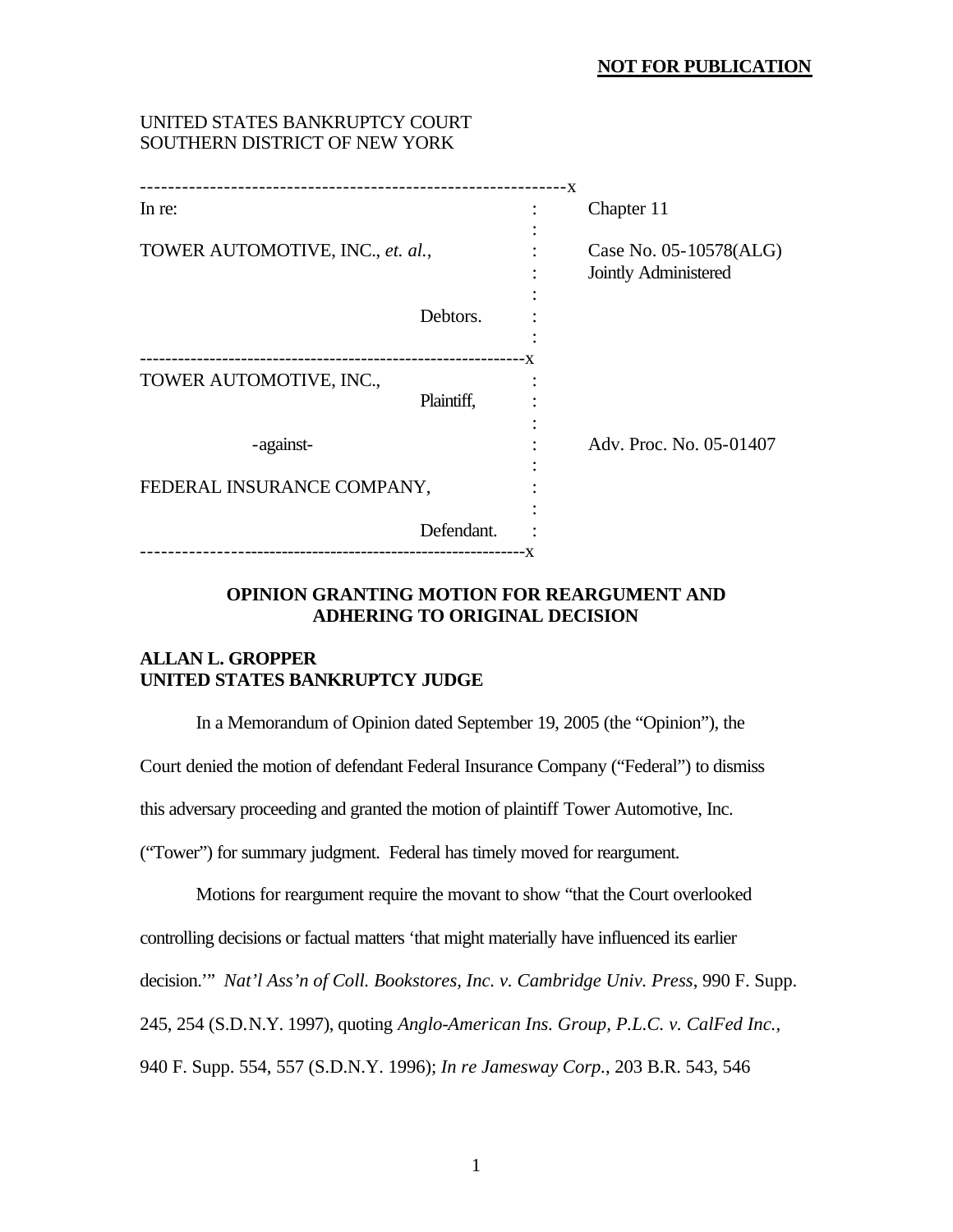(Bankr. S.D.N.Y. 1996). In the alternative, the movant must "demonstrate the need to correct a clear error or prevent manifest injustice." *Sanofi-Synthelabo v. Apotex, Inc.*, 363 F. Supp. 2d 592, 594 (S.D.N.Y. 2005), citing *Griffin Indus., Inc. v. Petrojam, Ltd.*, 72 F. Supp. 2d 365, 368 (S.D.N.Y. 1999). The rule permitting reargument is "narrowly construed and strictly applied in order to avoid repetitive arguments already considered by the Court." *Winkler v. Metropolitan Life Ins.*, 340 F. Supp. 2d 411, 413 (S.D.N.Y. 2004); *Griffin Indus., Inc.*, 72 F. Supp. 2d at 368; *In re Best Payphones, Inc.*, 2003 WL 1089525, at \*2 (Bankr. S.D.N.Y. 2003). A motion for reargument is "limited to the record that was before the Court on the original motion." *Periera v. Aetna Cas. & Sur. Co. (In re Payroll Express Corp.)*, 216 B.R. 713, 716 (S.D.N.Y. 1997) (internal citations omitted).

In its motion, Federal argues that the Court failed to consider the implications of the recent Michigan Supreme Court decision, *Rory v. Continental Insurance Co*., 703 N.W.2d 23 (Mich. 2005), a case decided after the motions to dismiss and for summary judgment were argued and submitted. (Motion for Reargument, p. 2). Federal correctly asserts that *Rory* held that the doctrine of reasonable expectations had been repudiated by the Michigan Supreme Court in *Wilkie v. Auto-Owners Insurance Co.*, 644 N.W.2d 776 (Mich. 2003), and is no longer recognized under Michigan law. (Motion for Reargument, p. 4). In light of these decisions, the Court grants the motion to the extent of deleting any reference in the Opinion to the doctrine of reasonable expectations.<sup>1</sup> However, this does not alter the Opinion's holding. The Court's brief discussion of the doctrine of reasonable expectations was a secondary point that was cumulative and not determinative with respect to the ultimate conclusions reached. As the Michigan Supreme Court stated

 $\overline{a}$ 

<sup>&</sup>lt;sup>1</sup> The last two sentences of the continuing paragraph on p. 8 of the Opinion should be deleted.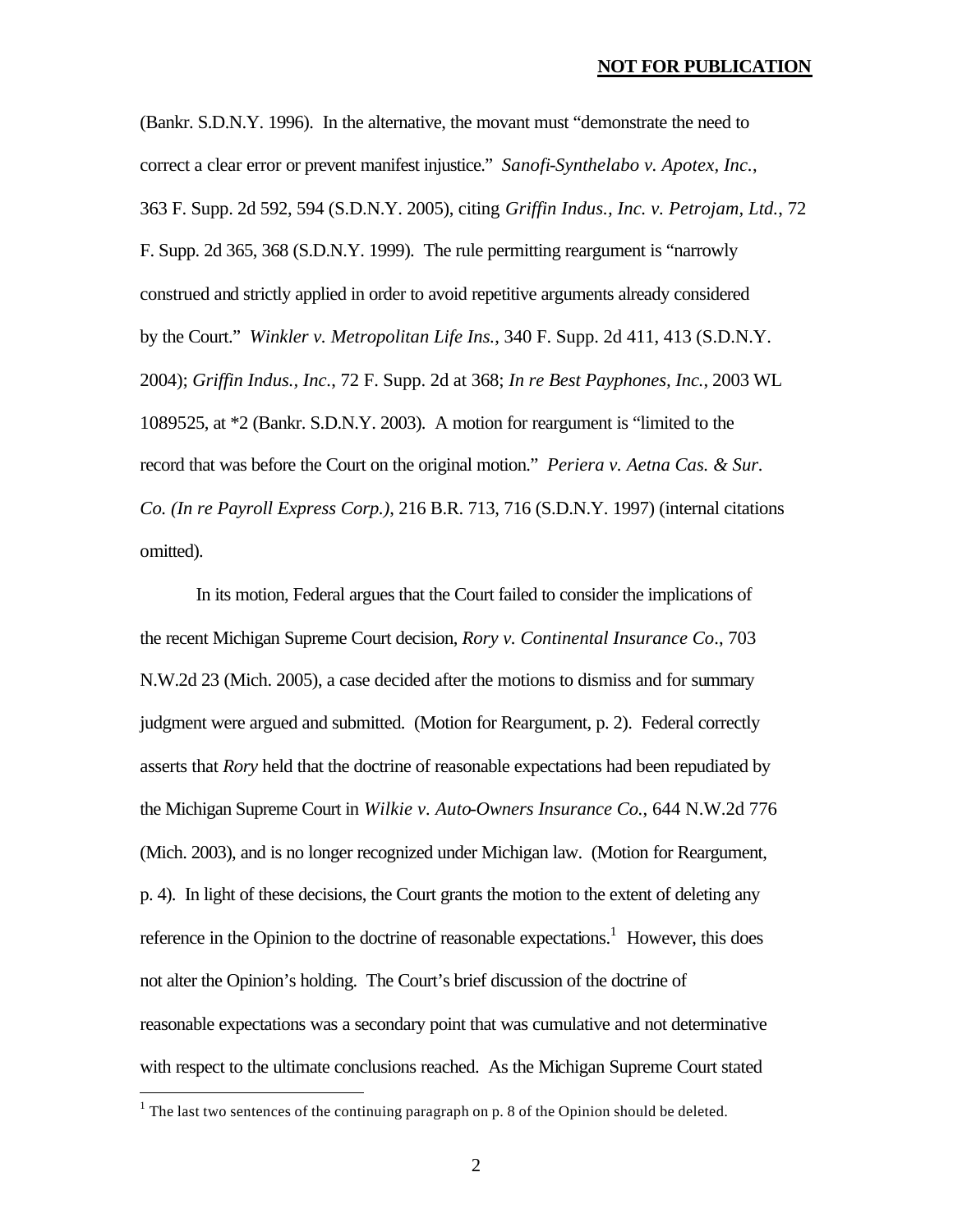#### **NOT FOR PUBLICATION**

in *Wilkie*, "the policyholder's reasonable expectations add nothing to the way in which Michigan courts construe contracts," and the doctrine of reasonable expectations is merely ancillary to the well-established rule of *contra proferentem*. 664 N.W.2d at 786- 87.<sup>2</sup> The reference to the doctrine was not, as Federal contends, "a principal foundation for the Court's decision." (Reply in Support of Motion for Reargument, p. 2).

Federal's remaining arguments in support of its motion for reargument merely repeat its original contentions regarding construction of the Securities-Based Claims Exclusion.<sup>3</sup> The fact that Federal revisits these arguments through the lens of *Rory* is of no consequence, as *Rory* is distinguishable and does not alter any rule of construction relied on by the Court in this case. *Rory* involved the enforceability of a clear and unambiguous insurance policy provision, the meaning of which was undisputed by the parties. By contrast, Federal and Tower clearly dispute the meaning of the Securities-Based Claims Exclusion, and the Court concluded that additional evidence is necessary to determine the effect of the exclusionary language.

The Court takes note of Federal's final point in its reply on this motion, in which it argues that a sentence that starts with a specific and then expands the specific to the general can result in a comprehensible whole, whatever the punctuation. As an example, Federal asserts that a ban on "the transporting of apples, or any other fruit, into the United

 $\overline{a}$ 

<sup>&</sup>lt;sup>2</sup> Federal itself quotes *Wilkie* for the proposition that "the rule of reasonable expectations only applies when 'there is more than one way to reasonably interpret a contract.'" (Reply in Support of Motion to Dismiss, p. 10) (quoting *Wilkie*, 644 N.W.2d at 786) (emphasis in Reply).

 $3$  The Securities-Based Claims Exclusion provides in part that:

No coverage will be available under this coverage section for any Securities-Based Claim if such Securities-Based Claim, or any other written demand or civil or administrative proceeding against an Insured, seeks or has sought relief for any purchaser or holder of securities issued by [Tower] who is not a Plan participant or beneficiary. . . .

 <sup>(</sup>ERISA Policy at Endorsement 2).